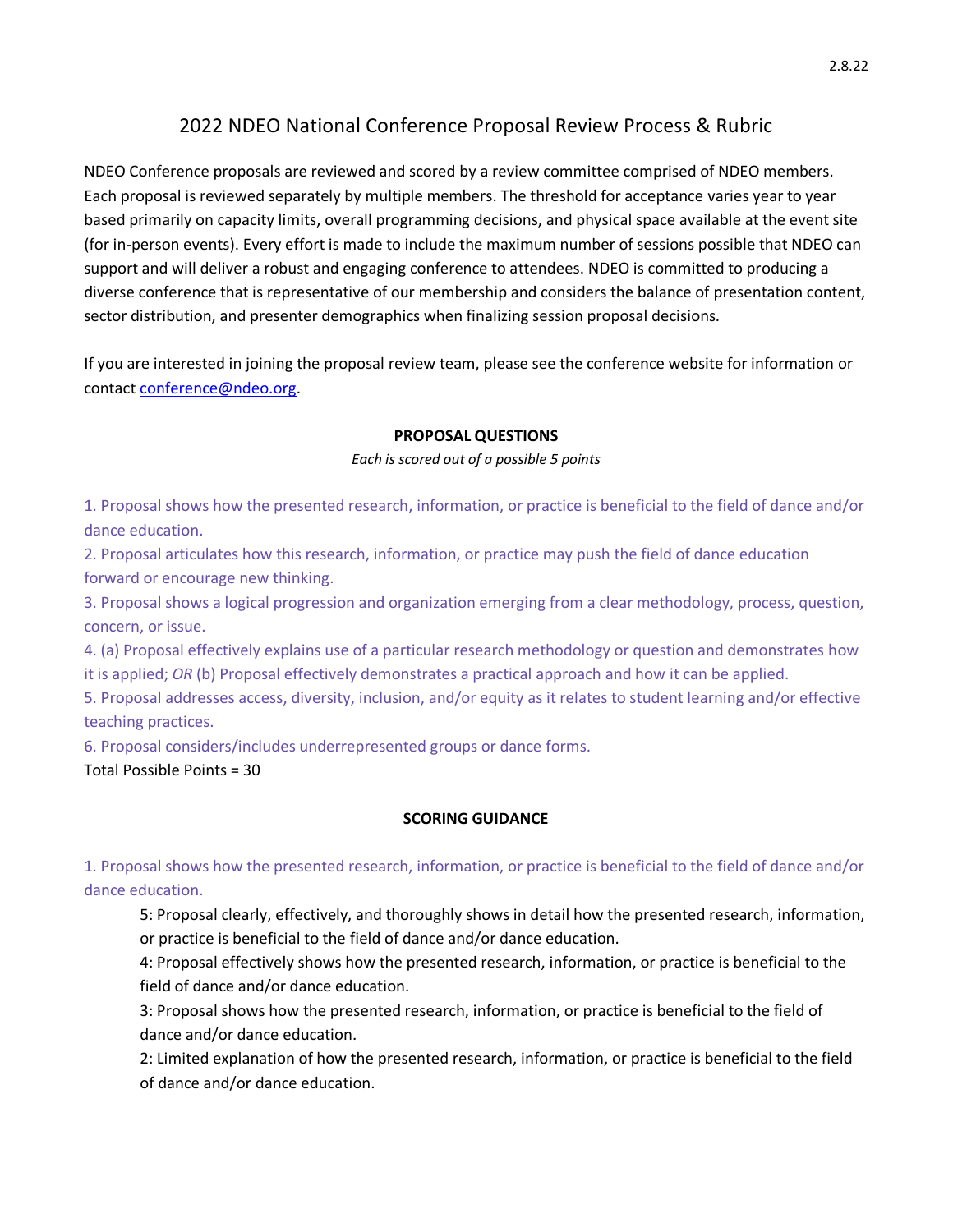1: Little to no explanation of how the presented research, information, or practice is beneficial to the field of dance and/or dance education.

#### 2. Proposal articulates how this research, information, or practice may push the field of dance education forward or encourage new thinking.

5: Proposal clearly, effectively, and thoroughly articulates in detail how this research, information, or practice may push the field of dance education forward or encourage new thinking.

4: Proposal effectively articulates how this research, information, or practice may push the field of dance education forward or encourage new thinking.

3: Proposal articulates how this research, information, or practice may push the field of dance education forward or encourage new thinking.

2: Limited articulation of how this research, information, or practice may push the field of dance education forward or encourage new thinking.

1: Little to no articulation of how this research, information, or practice may push the field of dance education forward or encourage new thinking.

## 3. Proposal shows a logical progression and organization emerging from a clear methodology, process, question, concern, or issue.

5: Proposal clearly, effectively, and thoroughly shows a logical progression and detailed organization emerging from a clear and engaging methodology, process, question, concern, or issue.

4: Proposal effectively shows a logical progression and organization emerging from a clear methodology, process, question, concern, or issue.

3: Proposal shows a logical progression and organization emerging from a clear methodology, process, question, concern, or issue.

2: Limited evidence of a logical progression and organization emerging from a clear methodology, process, question, concern, or issue.

1: Little to no evidence of a logical progression and organization emerging from a clear methodology, process, question, concern, or issue.

## 4a. Proposal effectively explains use of a particular research methodology or question and demonstrates how it is applied.

5: Proposal clearly and effectively explains use of a particular research methodology or question and thoroughly demonstrates how it is applied in detail.

4: Proposal effectively explains use of a particular research methodology or question and demonstrates how it is applied.

3: Proposal explains use of a particular research methodology or question and somewhat demonstrates how it is applied.

2: Limited explanation of use of a particular research methodology or question and how it is applied.

1: Little to no explanation of use of a particular research methodology or question and how it is applied.

4b. Proposal effectively demonstrates a practical approach and how it can be applied.